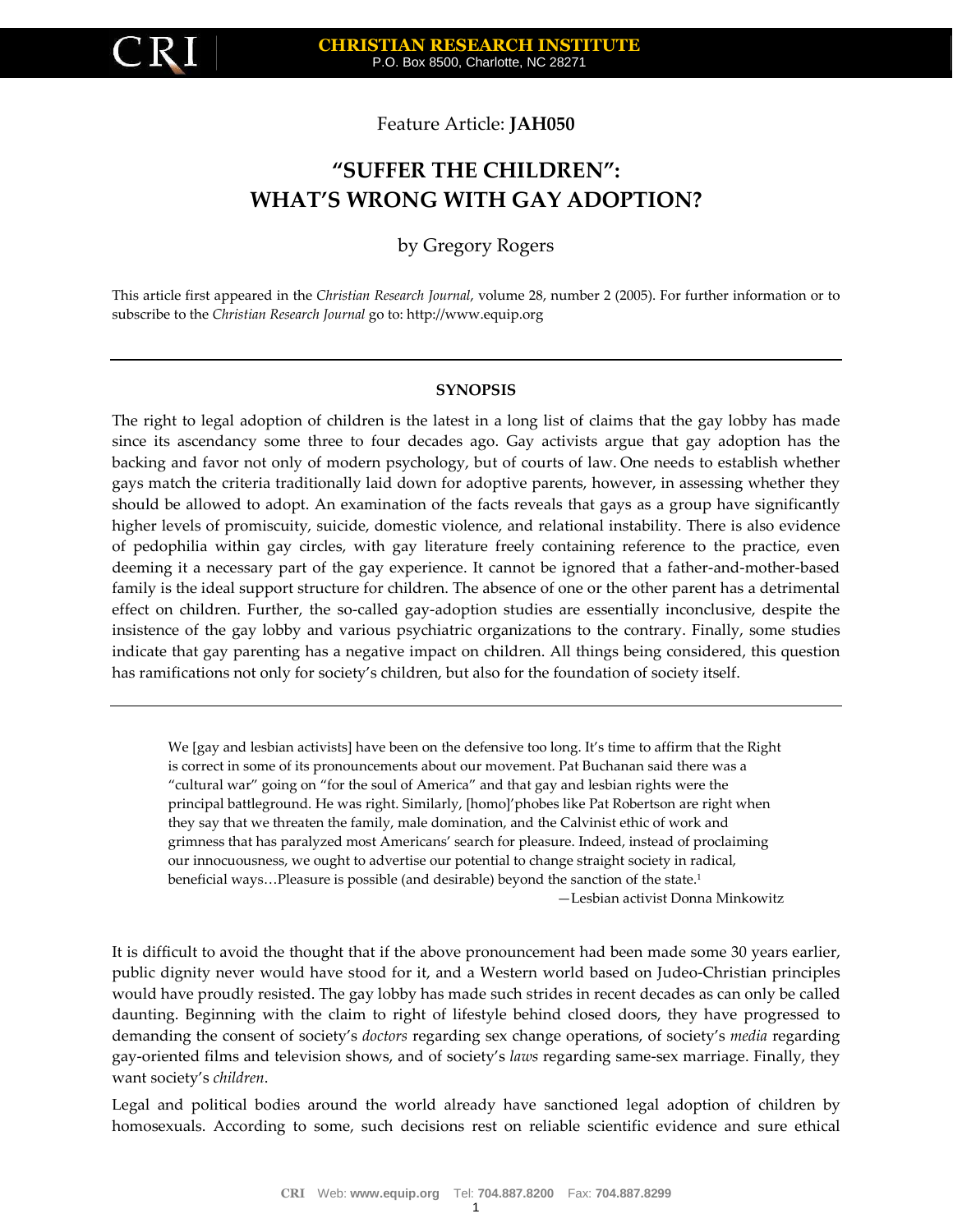foresight. According to others, however, such decisions lack sufficient basis, and those who made them have eschewed the truth for political correctness and the new doctrine of tolerance.

As the controversy moves to crisis point, one may well discover that what is at stake is not merely the welfare of children—though this is serious enough—but the foundation of the Judeo-Christian West itself.

#### **HOW DID WE GET HERE?**

Gay activists have been quick to promote their agenda in political and psychiatric circles, bringing pressure to bear on the relevant authorities. Their successes have been few but sure, and popular impression is that they may well achieve victory in this arena before long.

Gay interests received a boost in February 2002, when the American Academy of Pediatrics (AAP) announced that it would support adoption by gays in the future. The decision, however, did not go unchallenged. Many clinicians, including more than 600 members of the AAP, walked out of the Academy in protest.<sup>2</sup>

In a recent decision, the Eleventh Circuit Court of Appeals upheld the prevailing Florida position against same-sex adoption. The court argued that "the state's overriding interest is not providing individuals the opportunity to become parents, but rather identifying those individuals whom it deems most capable of parenting adoptive children and providing them with a secure family environment."<sup>3</sup> An increasing number of states have found in favor of gay adoption in the United States, however.

The force of the debate also has been felt elsewhere. In Denmark child custody rights have been awarded to gay couples, with similar rights being granted by Canadian courts.<sup>4</sup>

It is clear, then, that we are poised on the brink of an unprecedented legal and ethical battle. Only the future will tell what ground the courts and governments of the world may or may not concede to the gay lobby.

### **GOOD ROLE MODEL?**

One of the first questions raised in the matter of adoption pertains to the emotional and psychological well-being of the potential parents. There is a plethora of studies that indicate the extreme emotional and sexual instability of many gays and lesbians in this regard.

According to a recent study of gay relationships reported in the *Journal of Sex Research*, "The modal range for number of sexual partners ever was 101–500." Some 10.2 percent to 15.7 percent reported between 501 and 1,000 partners, with a further 10.2 percent to 15.7 percent having had over 1,000 in the course of their lives.<sup>5</sup>

The stability of gay relationships can also be questioned. Prominent gay activist (and same-sex marriage advocate) Andrew Sullivan speaks glowingly of infidelity in same-sex unions, in that

same-sex unions often incorporate the virtues of friendship more effectively than traditional marriages; and at times, among gay male relationships, the openness of the contract makes it more likely to survive than many heterosexual bonds…there is more likely to be greater understanding of the need for extramarital outlets between two men than between a man and a woman. But something of the gay relationship's necessary honesty, its flexibility, and its equality could undoubtedly help strengthen and inform many heterosexual bonds.<sup>6</sup>

Figures for suicidal tendencies are also unacceptably high. A recent study reported in the *American Journal of Public Health* revealed that gay people are six times more likely to attempt suicide than are straights.<sup>7</sup>

Worse still, there is evidence of high levels of domestic violence within gay households. Gay authors Island and Letellier admit in their book *Men Who Beat the Men Who Love Them: Battered Gay Men and Domestic Violence* that "the incidence of domestic violence among gay men is nearly double that in the heterosexual population."<sup>8</sup>

One wonders what sort of impact such an environment will have on the mind and emotional well-being of a child. Further, could that child become the recipient of the domestic violence—or even promiscuity in question?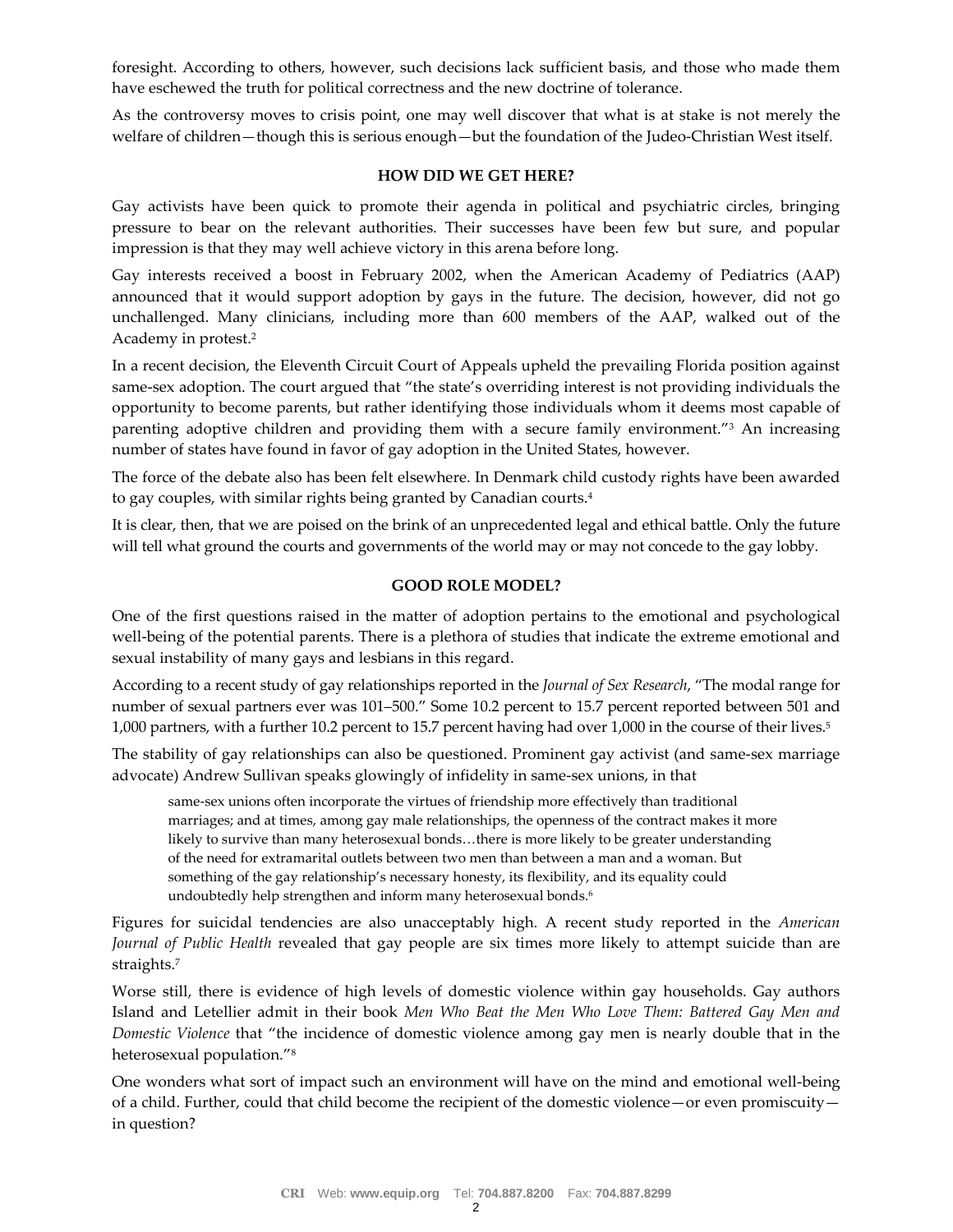Some have objected that "gay angst" is due to "societal homophobia," and that as soon as homosexuality is fully endorsed by society, such emotional problems will dissipate. This, however, cannot be conclusively proven by science, and there is evidence that gay angst in fact has more to do with homosexuality as an innate condition. Research scientist Neil Whitehead reviewed several studies whose evidence indicated that societal attitudes appeared to make no difference, and that gay angst is just as prevalent in liberal gay-tolerant countries as it is elsewhere in the world.<sup>9</sup>

# **THE PEDOPHILIA PROBLEM**

The connection between homosexuality and pedophilia has long haunted the public consciousness. In response, the gay lobby—as well as important bodies such as the American Psychological Association  $(APA)$ —insist that there is no evidence that gays commit pedophilia at a higher rate than do straights.<sup>10</sup>

The argument runs that, on a hand count, cases of heterosexual pedophilia outnumber those of homosexual pedophilia; however, as Yale and Harvard–connected psychiatrist Jeffrey Satinover points out,

Careful studies show that pedophilia is far more common among homosexuals than heterosexuals. The greater absolute number of heterosexual cases reflects the fact that heterosexual males outnumber homosexual males by approximately thirty-six to one. Heterosexual child molestation cases outnumber homosexual cases by only eleven to one, implying that pedophilia is more than three times more common among homosexuals.<sup>11</sup>

Space does not permit a deeper treatment of the subject, except to say that subsequent scientific arguments have been proposed elsewhere,<sup>12</sup> and that the subject needs more scientific research. What is clear is that the idea that there is no significant link between homosexuality and pedophilia is by no means settled among clinicians, regardless of the official statements of various authoritative bodies.

What is clearer, and needs to be brought to the fore—with some urgency—is that the literature of the gay subculture contains an alarming frequency of open references to pedophilia and child molestation. The *Journal of Homosexuality* (whose editor, John deCecco, also sits on the editorial board of the pedophilia advocacy journal *Paedika*) <sup>13</sup> ran a double issue in 1990 that was devoted entirely to "male intergenerational intimacy." As Satinover points out,

This special issue reflects the substantial, influential, and growing segment of the homosexual community that neither hides nor condemns pedophilia. Rather they argue that pedophilia is an acceptable aspect of sexuality, *especially of homosexuality*. Indeed, the *San Francisco Sentinel*, a Bay Area gay-activist newspaper, published a piece arguing that pedophilia is central to the male homosexual life (emphasis in original).<sup>14</sup>

The unabashed international campaigns of the gay lobby to lower the age of sexual consent are also noteworthy. From as early as 1972 the National Coalition of Gay Organizations included among their aims the "repeal of all laws governing the age of sexual consent,"<sup>15</sup> in some countries to as low as 14 years.<sup>16</sup>

The pro-pedophilia strain is unmistakable. One article avers that "each individual case must be looked upon on its own merits…the threat to make all pedophile acts punishable by law can barely be labeled civilized…it implies discrimination and persecution of a minority and should be abolished."<sup>17</sup>

In another article Dutch jurist Edward Brongersma—who, interestingly, was jailed for pedophilia at one point (yet later still managed to incur a knighthood from the Dutch queen)—insists that it is possible for social workers to achieve "miracles with apparently incorrigible young delinquents—not by preaching to them but by sleeping with them." According to Brongersma, pedophiles can offer "companionship, security and protection" that parents cannot. He encourages parents to see the pedophile not as "a rival or competitor, not as a thief of their property, but as a partner in the boy's upbringing, someone to be welcomed into their home."<sup>18</sup> Another writer expresses his concern that Americans "get over their hysteria about child abuse."<sup>19</sup>

Science may not be capable of proving all that is necessary at this point. A further concern is whether current research is influenced by political correctness. At the very least it can be said that the gay lobby has much to explain about the above data before a reasonable society should allow same-sex partners custody of its children.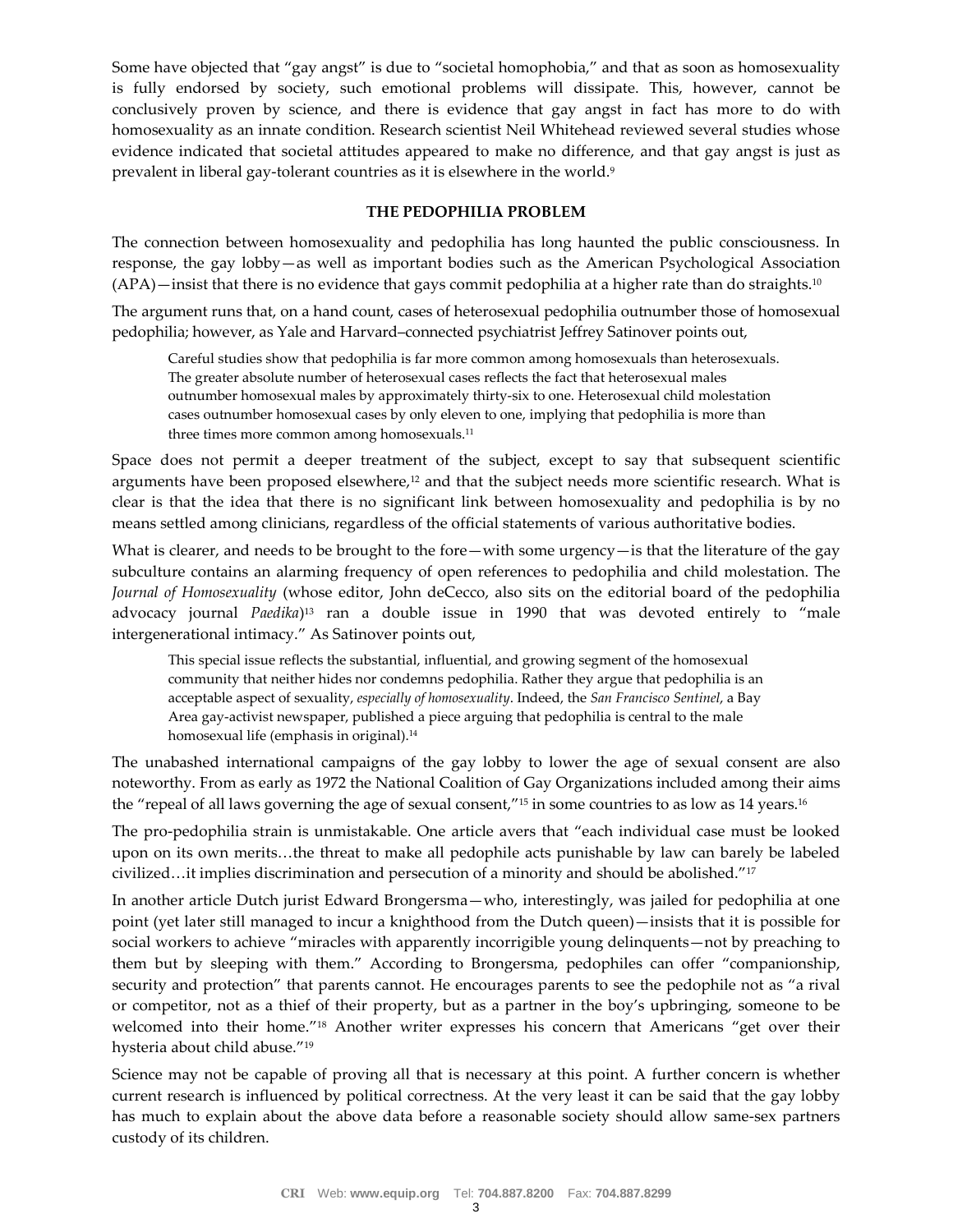### **A BALANCED FAMILY?**

One cannot ignore the fact that for a child to develop to emotional and psychological maturity it is preferable that both mother and father be present. Each party makes a different but vital contribution to that child's welfare.

According to researcher Henry Biller, "Differences between the mother and father can be very stimulating to the infant, even those that might appear quite superficial to the adult. Even if the father and mother behave in generally similar ways, they provide contrasting images for the infant."<sup>20</sup>

Sociologist David Popenoe observes,

Through their play, as well as in their other child-rearing activities, fathers tend to stress competition, challenge, initiative, risk taking, and independence. Mothers in their care-taking roles, in contrast, stress emotional security and personal safety….While mothers provide…important flexibility and sympathy in their discipline, fathers provide ultimate predictability and consistency. Both dimensions are critical for...efficient, balanced, and humane child-rearing.<sup>21</sup>

Studies have shown that fatherless children are twice as likely to become school dropouts, are significantly more likely to become victims of alcohol and drug abuse,<sup>22</sup> and are 4.3 times more likely to smoke than children growing up with fathers.<sup>23</sup> Few studies have been conducted on motherless homes, presumably because of their sparsity, but one study indicates that motherless homes are 56 percent more likely to produce daughters who experience teen pregnancy.<sup>24</sup>

Nor can it be argued that the statistics relate to single parents in general rather than to an absent father or mother situation as such. The fact (as demonstrated above) is that both father and mother play a pivotal role in the child's development, with both needed to provide balanced upbringing. Absence of either will many times result in confusion and identity malformation. This is the case in any single-gender parent family, whether gay or straight. Further, single-parent families in society are widely regarded as second best, evolving out of necessity rather than the ideal option. As long as we keep our eyes on this we have a balanced perspective. What the gay argument actually does is insist that we accept single-gender gay parenting as "just another healthy alternative," when this is not the case.

# **DO GAYS MAKE BETTER PARENTS?**

Contrary to the expectations of many, since their inception, circa 1970, gay-parenting studies have been almost unanimous in their *official* findings that there are "no notable differences between children reared by heterosexual parents and those reared by lesbian and gay parents," and in finding lesbian and gay parents "to be as competent and effective as heterosexual parents."<sup>25</sup>

Social science researchers Robert Lerner and Althea Nagai, however, produced a 2001 survey that challenged the above contention. The work, entitled *No Basis: What the Studies Don't Tell Us about Same-Sex Parenting*, surveyed 49 of the most prominent studies conducted to date, dismissing all without exception as of limited use at best.

According to Lerner and Nagai, "the methods used in these studies are so flawed that these studies prove nothing. Therefore, they should not be used in legal cases to make any argument about 'homosexual vs. heterosexual' parenting. Their claims have no basis."<sup>26</sup>

Their work postulated several basic traits of a good survey, and demonstrated how all 49 hopelessly failed to match these criteria. Of the 49, it accused 18 of "undue partiality," $27$  and found 21 not to have a "heterosexual comparison group" with which to compare the homosexual group in question, making confident comparison difficult.<sup>28</sup>

It criticized a 1995 study by clinicians Tasker and Golombok for having a "ridiculously small" sample size,<sup>29</sup> for instance, and dismissed the findings in Patterson's 1994 study of lesbian mothers as "not valid."<sup>30</sup> (Notably, in one case where Patterson was asked to testify, the judge referred to her evidence as "questionable.")<sup>31</sup>

Steven Nock, professor of sociology at the University of Virginia, also noted in a review of the studies that, among other errors, "all used inappropriate statistics….All had biased samples."<sup>32</sup> He added that the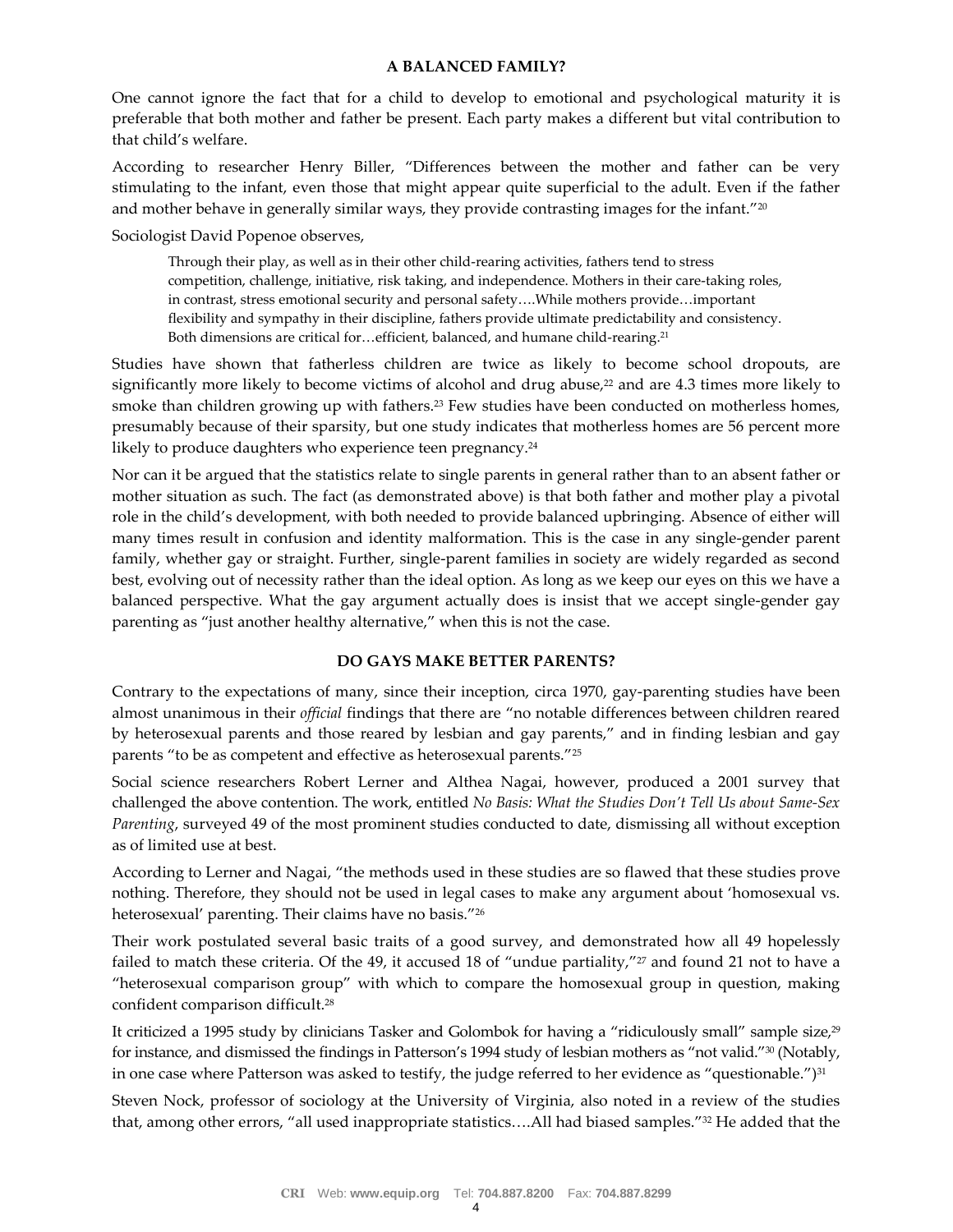research is inconclusive, insufficient to justify any pronouncements, and "does not constitute a solid body of scientific evidence."<sup>33</sup>

Despite official pronouncements to the contrary, there does exist evidence that same-sex parenting is harmful to children. Much of this may be drawn, ironically, from the studies examined above that purport to prove the opposite.

The *American Sociological Review* published a survey by researchers Stacey and Biblarz in 2001 (cited in note 4) in which the authors reviewed 21 gay-adoption studies carried out between 1981 and 1998. They concluded that in many cases the conductors of those studies were guilty of bias, and of deliberately withholding information regarding factors that would indicate precisely the opposite of the results originally claimed.

Stacey and Biblarz are in favor of gay rights and even criticize key conservative figures.<sup>34</sup> Despite personal feelings, then, they still exposed the bias inherent in many of these studies. Stacey said of the studies, which had found that the children raised in gay homes did not differ from those raised in normal homes, "That doesn't appear to be true. It's time to...look at it with eyes wide open." She also noted that "we say there are some differences, and that people have shied away from acknowledging them for fear that this would inflame homophobia."<sup>35</sup>

Stacey and Biblarz are not alone in their misgivings. In 2002 the Christian Institute in Britain published the work *Children as Trophies*, which examined 144 gay-adoption studies, thus making it the largest such survey in Europe. The survey concluded that gays actually make worse parents than heterosexuals.<sup>36</sup>

A case in point is Jakii Edwards, who was placed in the care of a lesbian foster mother at an early age. According to Jakii, "She would put my brother and I in the same bed with her and her lover, and she would get in the bed and they would make love right there in the bed with my brother and I in there…The pain that I dealt with was tremendous, and affected me for a long time. I hated lesbians for a long time, because I felt that all lesbians represented my mother to me."<sup>37</sup>

At the end of the day, therefore, gay-parenting studies should be deemed limited at best; they are far from conclusive by modern science's rigid standards and in need of further work. What this means at the very least is that we should not use such studies as a basis for making legal decisions. This automatically raises the question as to why they have been so influential in the past, and points once again to the hand of political correctness.

# **SOME OBJECTIONS**

In response to the above, an APA publication argues, "In the long run, it is not the results obtained from any one specific sample, but the accumulation of findings from many different samples that will be most meaningful."<sup>38</sup> What this is actually saying, however, is that we should be prepared to risk the safety and well-being of our children for the sake of inconclusive, and much misrepresented, research, a factor doubtless influenced by the presence of gay clinicians, as well as a politically correct mindset.

Many governments of the world have condemned human cloning, by comparison, because of, among other things, potentially detrimental emotional and psychological consequences for those who would be cloned. If we can prohibit cloning with no prior studies conducted on clone subjects, based simply on common sense and fear of what *might* happen, how much more should we refrain from experimenting on our children, for fear of similar consequences? No run of inadequate studies will make up for the lives that would be damaged if we are wrong.

Some people may raise the objection that because the tests are inconclusive, reliable studies need to be conducted as soon as possible. One then can counter by inquiring as to whose children we are to use as guinea pigs. We are dealing with a group in which gross promiscuity, pedophilia, AIDS, suicide, and instability are known factors. The suggestion appears to be one more likely entertained in a barbarous rather than a civilized culture.

Others may raise the further point that gay adoption can do much to alleviate the substantial orphan problem, not only in America, but in the rest of the world, and that same-sex couples can serve to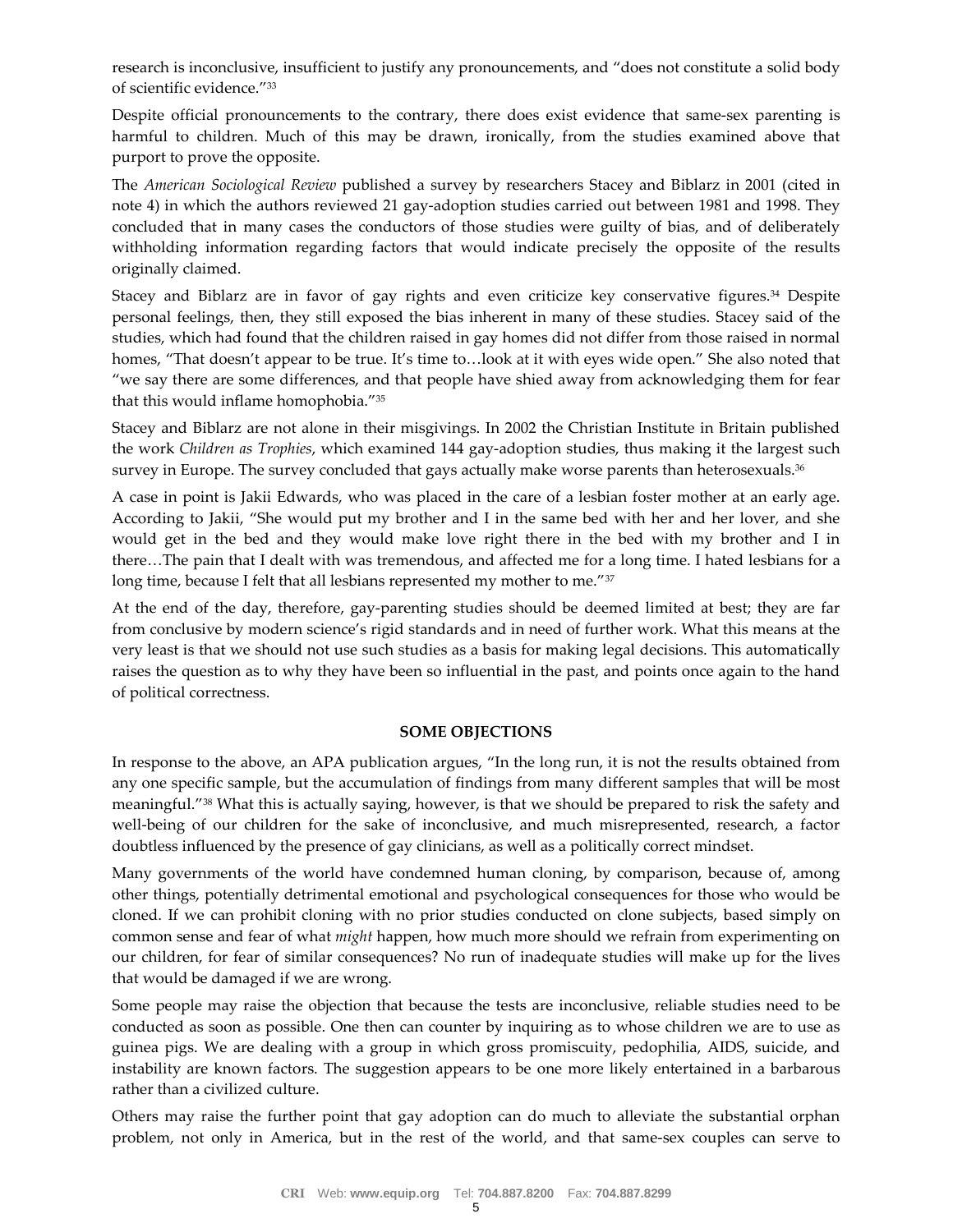increase the number of prospective parents for those orphans. The most reliable recent figures, however, place the occurrence of homosexuality in society at around two percent.<sup>39</sup> Taking into account, moreover, that not all gays are going to adopt, and that even fewer would probably be judged fit parents, the number of orphans who would be cared for seems fairly negligible.

It is important to recognize, further, that the highest good, or the child's best interest, is not necessarily *having parents*, but *having well-being* itself. The two do not necessarily amount to the same thing. We would be loathe, for example, to grant a child to a known pedophile simply for the sake of supplying a parent figure. In light of the aforementioned data, we must face the very real possibility that having children growing up in same-sex homes may exacerbate rather than resolve the problem. To put it another way: adoption does not solve all ills. There are cases in which the lesser of two evils is for the child to have no parent. There exists the very real possibility that gay parenthood may in fact add to, and not detract from, the angst of the orphan.

The conservative position will doubtless be accused of intolerance and discrimination. In response, one may inquire: intolerant of and discriminatory against whom, the *gay parents* or the *children*?

As the Eleventh Circuit Court pointed out in their recent decision supporting the Florida ban on gay adoption, "In Florida, adoption is not a right, but a statutory privilege."<sup>40</sup> Those who cry "rights" demonstrate a failure of priorities—and therefore of the requisite sense of responsibility in this matter. As the former British Home Secretary Jack Straw points out, "We should not see children as trophies."<sup>41</sup>

This brings us to the next important point. Adoption of children has been touted as a gay rights issue, and even, in a recent case involving adoption by lesbians, a women's rights issue. This, however, misses the point entirely. When we come to the matter of adoption of children, it is always first and foremost a *children's rights issue*. In the frantic cry for "rights" over privilege, the rights of the children often do not seem to be considered.

To meet a further objection, is it to be said, then, that all gays would make poor parents? No. As law professor Lynn Wardle argues, the assertion that

same-sex couples "can and do" provide nurturing parenting misses the point. Polygamous parents, incestuous parents, and immature adolescents "can and do" provide nurturing parenting also. (For that matter, child molesters, child beaters, and child murderers "can and do" sometimes provide safe and adequate parenting for some children.) But society's view of the welfare and interests of society and of children leads us to draw conclusions from the overall, general picture, not from the exceptions.<sup>42</sup>

#### **"SUFFER THE CHILDREN"**

With the failings—and bias—of gay-parenting studies, we have to conclude that we simply do not have sufficient scientific basis to condone gay adoption. We do have sufficient basis, however, to determine that gays are far too volatile and unstable as a group for society to justify risking the safety of its children. Consider the group's significantly higher rates of suicidal tendency, promiscuity, pedophilia, and domestic violence. This does not even touch the possible negative impact children may suffer simply from having two parents of the same sex. Is society really willing to risk its fragile children for the sake of politics?

What is being proposed by the gay lobby is not just another single-parent family or adoption situation, but an *all-new family unit*, consisting of a mother-and-mother with children or a father-and-father with children. This is something the likes of which the Judeo-Christian ethic has not heard, nor has the West, which rests on this ethic. The family is the building block of society. When the building block of society falls, society falls with it. What is under threat here is not simply the well-being of children—which is important enough—it is the fabric of Western society itself.

A choice is set before us, that of sacrificing to the gods of political correctness, or of considering the most innocent and fragile members of our society. If we choose the former, it is the children who will be that sacrifice. It was the point in history when the ancient Hebrews began sacrificing their innocent children to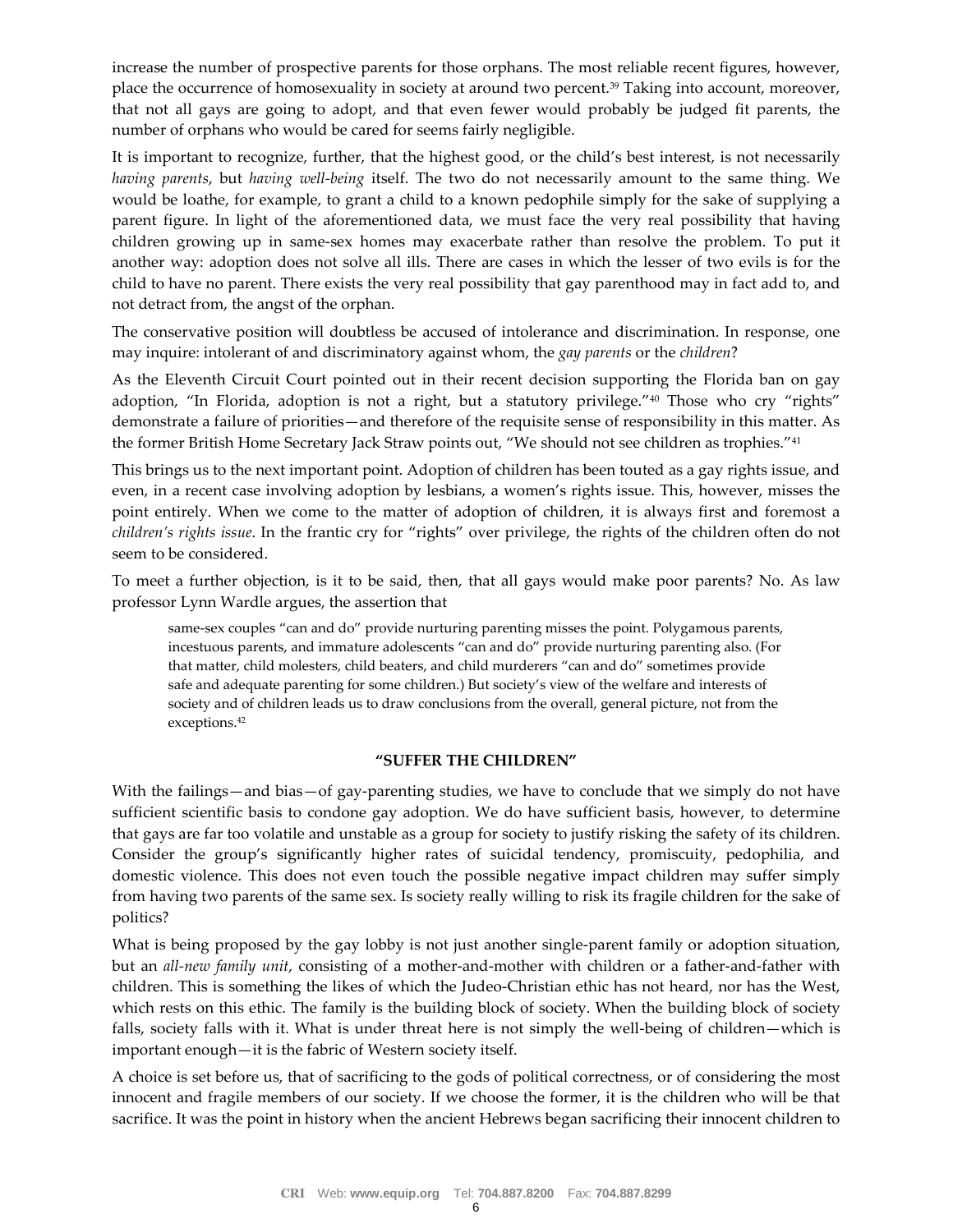the god Molech that marked the onset of the greatest tribulation their nation had known, culminating in devastation and exile (Jer. 32:35). If we are to follow that same way, then God help us. May we indeed allow or "suffer the children" to come unto Him (Matt. 19:14) by keeping their lives as free as possible of unwholesome influences.

# **NOTES**

- 1. Donna Minkowitz, "Recruit, Recruit, Recruit!" *The Advocate*, December 29, 1992, cited in Anton N. Marco, "Gay 'Marriage'?" National Association for Research and Therapy of Homosexuality, http://www.narth.com/docs/ marco.html.
- 2. Press Release, "Focus on the Family Gives the Facts on Gay Adoption: Pro-Family Organization Reaffirms the Importance of the Traditional Family," March 19, 2002, Family.org, http://www.family.org/welcome/press/ a0020031.cfm.
- 3. Bill Murray, "'For the Sake of the Children,' The Eleventh Circuit Upholds Florida's Gay Adoption Ban," Family Research Council, http://www.frc.org/get.cfm?i=PV04B01.
- 4. Judith Stacey and Timothy J. Biblarz, "How Does the Sexual Orientation of Children Matter?" *American Sociological Review* 66 (April 2001): 159.
- 5. Paul Van de Ven, Pamela Rodden, June Crawford, and Susan Kippax, "A Comparative Demographic and Sexual Profile of Older Homosexually Active Men," *Journal of Sex Research* 34 (1997): 354, cited in Timothy J. Dailey, "Homosexual Parenting: Placing Children at Risk," *Insight* 238, Family Research Council, http://www.frc.org/get/ is01j3.cfm.
- 6. Andrew Sullivan, *Virtually Normal* (New York: Alfred Knopf, 1995), 202, cited in Dale O'Leary, "One Out of Two: AIDS and Sexually Transmitted Diseases among Men Who Have Sex with Men: A Review of the Literature," Fathers for Life, http://www.fathersforlife.org/ dale/aids4.html#MONOGAMY.
- 7. Gary Remafedi, Simone French, Mary Story, Michael D. Resnick, and Robert Blum, "The Relationship Between Suicide Risk and Sexual Orientation: Results of a Population-Based Study," *American Journal of Public Health* 88 (1998): 57–60, cited in Neil E. Whitehead, "Homosexuality and Mental Health Problems," National Association for Research and Therapy of Homosexuality, http:// www.narth.com/docs/whitehead.html.
- 8. David Island and Patrick Letellier, *Men Who Beat the Men Who Love Them: Battered Gay Men and Domestic Violence* (New York: Haworth Press, 1991), 14, cited in Dailey.
- 9. Whitehead.
- 10. American Psychological Association, "Answers to Your Questions about Sexual Orientation and Homosexuality: Can Lesbians, Gay Men, and Bisexuals Be Good Parents?" Public Affairs, APA Online, http://www.apa.org/pubinfo/ answers.html#goodparents.
- 11. Jeffrey Satinover, *Homosexuality and the Politics of Truth* (Grand Rapids: Baker Book House, 1996), 64–65.
- 12. See, e.g., Timothy J. Dailey, "Homosexuality and Child Sexual Abuse," *Insight* 247, Family Research Council, http://www.frc.org/get/is02e3.cfm.
- 13. Satinover, 63.
- 14. Ibid.
- 15. Frank V. York and Robert H. Knight, *Homosexual Activists Work to Lower the Age of Sexual Consent* (Washington, DC: Family Research Council, 2001), 3.
- 16. Ibid., 4.
- 17. Gunter Schmidt, "Foreword: The Debate on Pedophilia," *Journal of Homosexuality* 20, 1/2 (1990), cited in "Pedophiles Argue Their Case in the *Journal of Homosexuality*," National Association for Research and Therapy of Homosexuality, http://www.narth.com/docs/ arguecase.html.
- 18. Edward Brongersma, "Boy-Lovers and Their Influence on Boys," *Journal of Homosexuality* 20, 1/2 (1990) cited in "Pedophiles Argue Their Case in the *Journal of Homosexuality*," National Association for Research and Therapy of Homosexuality, http://www.narth.com/docs/ arguecase.html.
- 19. Unnamed, *Journal of Homosexuality* 20, 1/2 (1990), cited in "The Problem of Pedophilia," National Association for Research and Therapy of Homosexuality, http:// www.narth.com/docs/pedophNEW.html.
- 20. Henry Biller, *Fathers and Families: Paternal Factors in Child Development* (Westport, CT: Auburn House, 1990), 12, 15, cited in Dale O'Leary, "Is This Diversity, Or Tragedy? Children as Victims of their Parents' Choices," National Association for Research and Therapy of Homosexuality, http://www.narth.com/docs/diversity.html.
- 21. David Popenoe, *Life without Father* (Cambridge: Harvard University Press, 1996), 144, 146, cited in Timothy J. Dailey, "Homosexual Parenting: Placing Children at Risk," *Insight* 238, Family Research Council, http://www.frc.org/get.cfm?i=IS01J3.
- 22. Survey on Child Health (Washington, DC: U.S. Department of Health and Human Services. National Center for Health Statistics, 1993), cited in *Facts about Fathers and Fathering, C: The Consequences of Fatherlessness*, fathers.com, http://www.fathers.com/research/ consequences.html.
- 23. Warren R. Stanton, Tian P.S. Oci, and Phil A. Silva, "Sociodemographic Characteristics of Adolescent Smokers," *The International Journal of the Addictions* 7 (1994): 913–25, cited in ibid.
- 24. Llad Phillips and William S. Comanor, n.p., n.d., cited in Press Release, "Study Finds Teen Pregnancy and Crime Levels Are Higher among Kids from Fatherless Homes," October 11, 1996, University of California, Santa Barbara, at Americans for Divorce Reform, http://patriot.net/ ~crouch/adc/jds.html.
- 25. Stacey and Biblarz, 160.
- 26. Robert Lerner and Althea K. Nagai, *No Basis: What the Studies Don't Tell Us about Same-Sex Parenting* (Washington, DC: Marriage Law Project, 2001), 6.